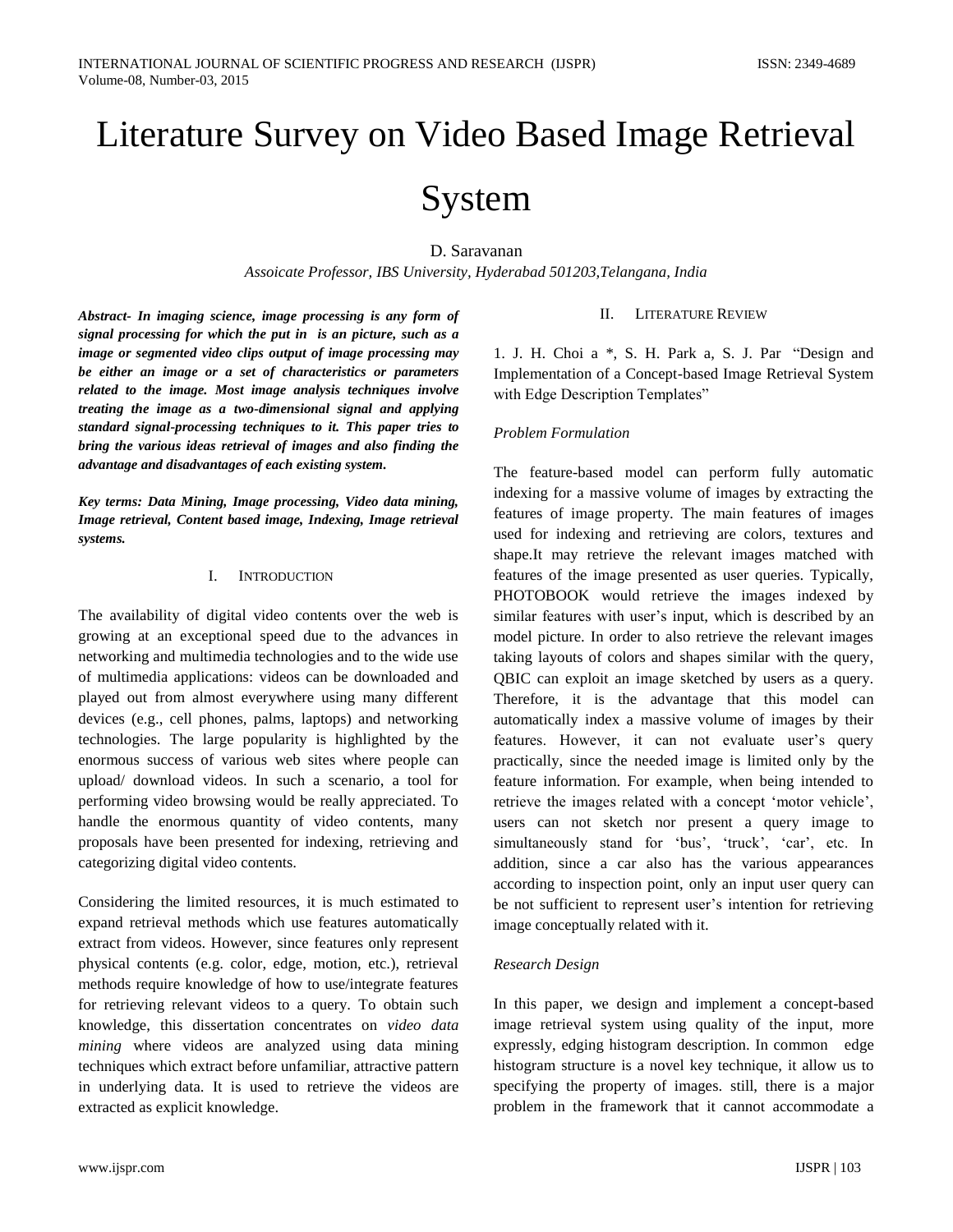property nature retrieval. Even if images are only property nature related with user queries, it may be capable of proving them irrelevant since their features can be unlike each other. Our technique adapts an edge histogram it includes a knowledge used for capturing concept from images. In the knowledge base, a concept is expressed as some of template, which can be described by common edge histograms for the images to represent the concept well. The template can be generated by grouping the training images related with a property. As a result, given that an image match with some of the templates, the proposed scheme is able to carry an usual system for indexing the image with the concept.

#### *Findings*

In this paper, we design and implement a concept-based image recovery scheme, it can make a supplementation of the drawbacks for two retrieval methods respectively. The proposed scheme differ from other image retrieval systems in that it can make the index based on concepts and allows users to input by them. For such system image retrieval work, it adopts an edge histogram property The knowledge base expresses a concept as some of template, it can be explained by common edge histograms for images to represent the concept well. The adopt edge descriptor expressions are known as international standards of MPEG-7.The templates can be generated by clustering the training images related with a image property. Given that an image can also be coordinated with some of the templates; our scheme is able to support an routine method for indexing the image with the concept.

## *Conclusion*

Currently, most image retrieval systems may only exploit the primitive features to automatically index and retrieve the relevant images. However, they cannot satisfy user's requirements which intend to retrieve the images with conceptual queries. In this paper, we design and implement the concept-based image retrieval by employing the knowledge base. Since the knowledge base can specify the relationships among concepts and edge description templates for the related images, it is likely that images can be conceptually indexed and retrieved by them. As further researches, complementary works for our scheme can be wanted. First, the knowledge base would be developed in detail as exploiting the a variety of property, since it is a middle part for abstractly indexing the images. Second, we must be able to detect two or more objects contained in an image in order to be accurately indexed by their names.

2.Valtteri Takala, Timo Ahonen, and Matti Pietik¨aine " Block-Based Methods for Image Retrieval Using Local Binary Patterns"

#### *Problem Formulation*

LBP is one of the best texture methods presented nowadays. It is invariant to changes in gray-scale and fast to calculate. Its advantage originate from the detection of different micro patterns (edges, points, constant areas etc.). LBP has already proved its worth in many applications in which texture plays an important role. The system previously exist some CBIR method with LBP property added, but the use of the user has been restricted to the original version and it has been apply to the entire images only. Most of the current CBIR texture descriptors used in commercial systems is calculated for entire images. The entire image come up to is well justified as it usually keeps the size of the feature database reasonably low – depending on the used features and the amount of images, of course. Still there is a problem while considering only full images. The local image areas of interest are easily left unnoticed as the global features do not contain enough information for local data"s. It show an awareness to restricted property is to use image division. However, the image division is typically flat to errors so it is not very suitable for images with general – in other words unknown – content. Another way to enhance the retrieval results is to apply the image extractor to the sub image areas without using any type of segmentation and compare the obtained feature descriptors separately. For instance, in five constant sub image zones were used with several different properties. In this proposed scheme a parallel kind of technique is used, but instead of constant areas it is extended to arbitrary-sized image blocks which can be overlapping.

#### *Research Design*

In this paper, two block-based texture methods are proposed for content-based image retrieval (CBIR). The approaches use the Local Binary Pattern (LBP) texture feature as the source of image property. The first technique split the input and database images into equally sized blocks from which LBP histograms are extract. Then the block histograms are compare by a relative *L*1 difference calculate based on the Minkowski distances. The next technique uses the image is spitted on database images and calculates a single property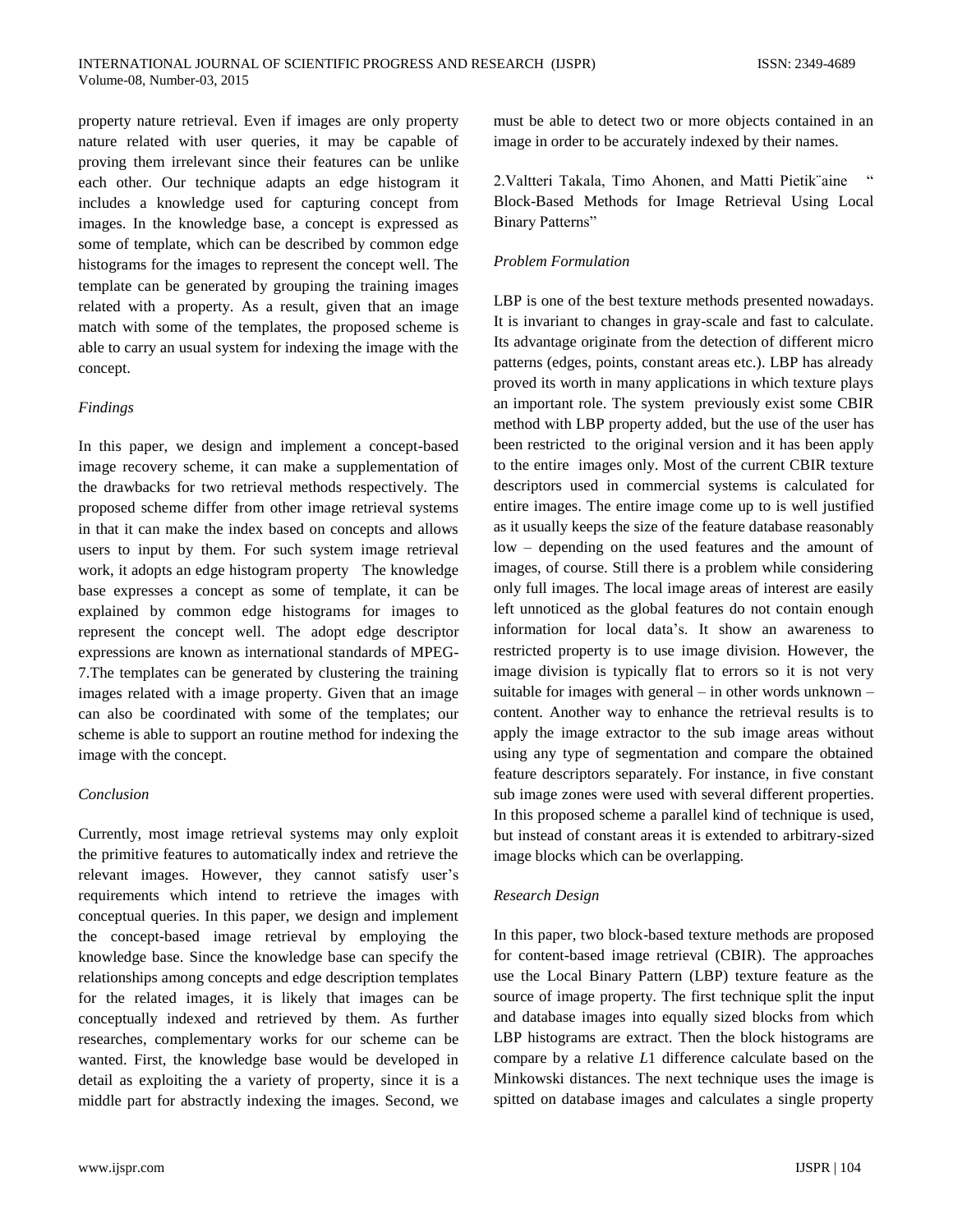histogram for the query. It total the database histograms according to the volume of the query image and finds the best match by exploiting a sliding search window. The first technique is performed against color correlogram and edge histogram based algorithms. The next method, user communication based approach is used to provide example queries. The experiments show the clear superiority of the new algorithms against their competitors.

# *Findings*

Content-based image retrieval (CBIR) has received a fair amount of interest in recent years. Other sources of information on the Internet and the growing number of image and video databases and then prompted the better retrieval methods. CBIR is certainly in need of a series of novel concepts in all areas. There are many choices we start to turn the feature that selects the image descriptors. The most common types of descriptors of color, texture, and form the basis of, and in each of these there are many alternatives. In today's content-based image retrieval applications, people of color property, color histograms, color correlograms, and MPEG-7 color descriptors including color moments. System that has been under study since the late 1960s, feature extractors, as there are a number of methods. MPEG, 7 system, such as explaining the two approaches are based on Gabor filter. Change the DFT methods that rely on others to put their trust. Usable features such as M-Arabia, Wold features and, of course, there are old but still popular new approach. In addition to the previous ones, the statistical distribution of feature classification system is based on simple measures proved effective. For example, MPEG, 7 which is included as standard on the edge of a map explaining blockbased, LBP and its derivative have been successfully using the LEP.

# *Conclusion*

In this paper, we considered the use of LBP texture features combined with two different block-based image division methods. The results obtained show that the LBP can be successfully used to retrieve images with general content as it is fast to extract and it has useful qualities like invariance to monotonic transitions in gray scale and small descriptor size. The color correlogram, that represents the current state of the art in CBIR, was clearly outperformed by one of the developed subimage approaches. The increased retrieval rates of the tested methods come at the expense of higher calculating load. The time needed for query grows linearly

with the amount of used image block. With huge images and little block size the required processing capacity slips easily out of the grasp of applications that have real-time requirements. Still, it should be noted that it does not seem to be necessary to use large numbers of small blocks as, according to the needed outcome, one or two blocks per image is typically sufficient to make a considerable difference when compared to descriptors calculated for full images. The method based on primitive blocks was hard to assess as there is a level of user interaction involved in the query procedure. Nevertheless, it has some important properties that increase its value in the field of CBIR: It is faster than conventional search window approaches as it does not extract features for every possible search window size separately. Another noteworthy feature is that it can be used to find objects consisting of a single texture or larger entities with several different areas of interest as the query can be adjusted by using more than one sample image.

3. Dengsheng Zhang1, Ying Liu1, and Jin Hou " Digital Image Retrieval Using Intermediate Semantic Features and Multistep Search"

# *Problem Formulation*

CBIR divided into three stages, which can be achieved in three phases. The second and the third stage is when a highlevel or first-level object-level image recovery, image recovery is on the lower level. Currently, there is a significant The gap between low-level and high-level image retrieval, semantic gap in the literature is called. Recently, a number of approaches to try to narrow the economic gap. The best feature of this technique is that it does not object retrieval, it is different, it relies on user feedback to refine the weights given to the low level features, Relevance Feedback (RF), however, a separate antenna is on the lower level features work Users function. In addition, the RF receiver is unable to return to the low level of the initial problem, is that the user does not have the opportunity to provide relevant feedback. Therefore, an acceptable initial retrieval result is crucial to the success of the RF. However, the problem with these techniques is limited concepts or words that is less arbitrary and subjective. Another approach to the visual content of images and textual information obtained from the web www image retrieval technique based on the glossary, which is a combination of both. Because there are many synonyms for each keyword acquired from the Web documents, a thesaurus is used to group similar terms. Due to the very high degree of visual and textual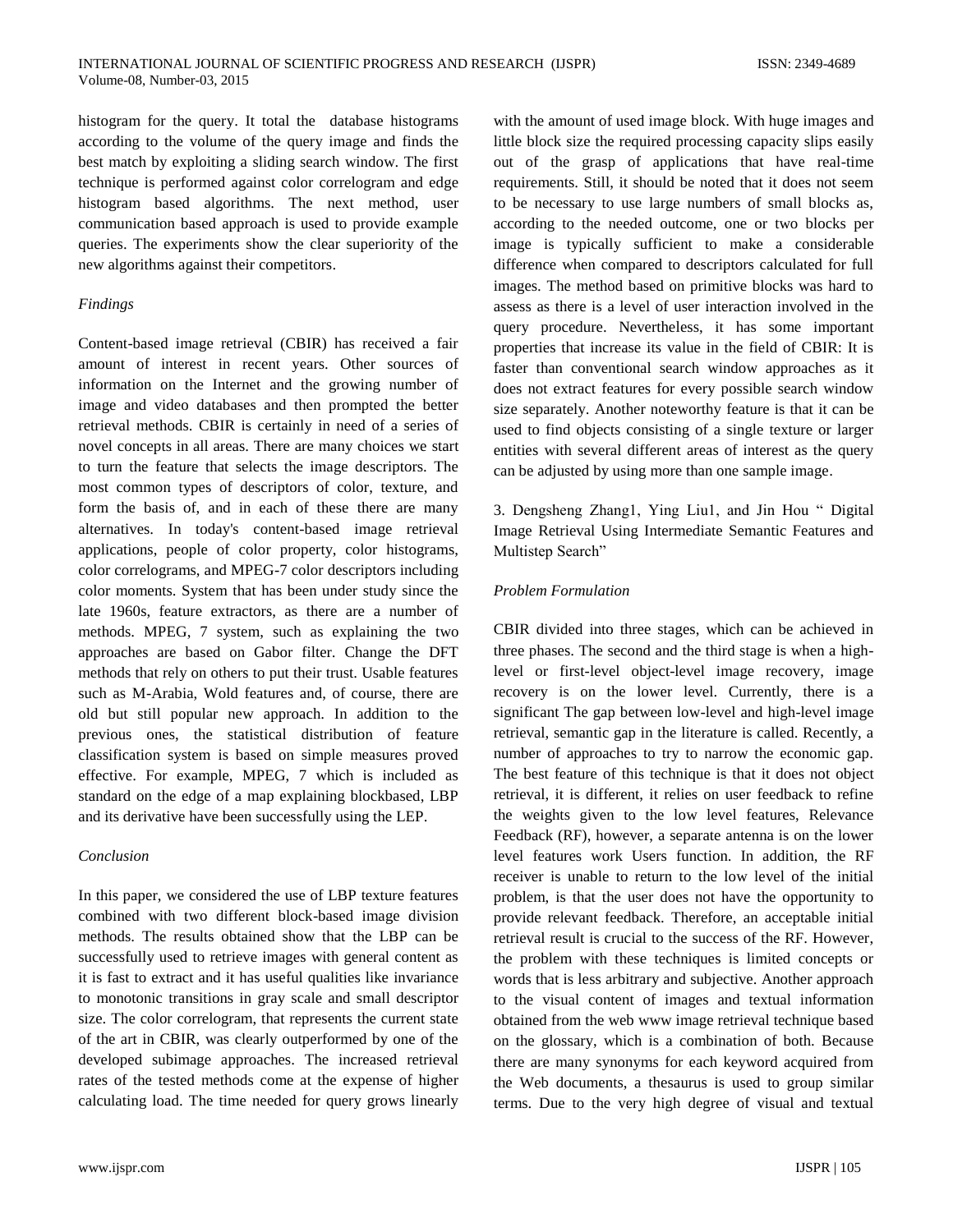features and online repository of information dealing with ultra-large size, it is impractical to even be able to drastically reduce the performance of retrieval.

#### *Research Design*

Recently, semantic image retrieval has attracted large amount of interest due to the rapid development of digital image storage. However, the severe limitations of existing approaches. This thesis is an intermediate in the multistep search using semantic features and a new approach is proposed for digital image retrieval. Instead, at this point, looking for the most challenging human level semantics, research, empirical information on the image content can be described objectively seems secondary semantic features. Different from conventional approaches, secondary features of the filters used to remove large amounts of irrelevant images. Typical content based image retrieval techniques and Relevance Feedback (RF), are applied to the filter to improve the retrieval accuracy. Capturing both the planned regional features and global features, and semantic features and has the authority to use both low-level features. For example, through programmed SQL, RF and query retrieval algorithms to provide users with convenient, including the use of a powerful user interface. Results would be an areabased and global image retrieval approaches have shown a significant gain

# *Findings*

In this paper in the usual way, we allow the user to attain a simple heuristic information such as images and propose a new approach to secondary features. Heuristic information and related images designed to eliminate the secondary features such selection or inappropriate images. This powerful information search by narrowing down the list, the usual low level and study more efficiently Relevance feedback, which can be used to improve the retrieval performance. For example, the human face, the background plants, linear and circular objects or all-powerful heuristic information related images to detect or avoid inappropriate images are useful secondary features. Employs reasonable knowledge of computer users, and significantly improve the retrieval efficiency and accuracy makes use of state of the art image retrieval techniques.

# *Conclusion*

In this paper, according to the median of semantic features and digital image retrieval using a new approach is proposed to search. Semantic features of a high-level or lowlevel approach that works in one of the features from the image retrieval approaches represent a new direction. In contrast to existing systems in the literature, capturing both the planned regional features and universal features, and semantic features is the ability to use both low-level features. Results are scheduled to be promising techniques that take advantage of the entire show. Definition of rescue and retrieval method is also proposed to be supported on the lower level with a powerful SQL based retrieval interface. The system, new material features a highly extensible, easily incorporated into the system. In the future, the system could be improved, including the RF nature. category expand the learning experience even more product features.

4. Mohamad Obeid" Bruno Jedynak Mohamed Daoudi "Image Indexing & Retrieval Using Intermediate Features".

# *Problem Formulation*

The Visual Information Retrieval (VIR) systems are concerned with efficient storage for storage and retrieval. In general, a VIR system is valuable only if it can retrieve acceptable matches in realtime. In addition to humanassigned keywords, VIR systems can use the visual content of the images as indexes, using image properties. Currently, a number of models come together mixed attributes to improve discrimination and classification results: QBIC[l], Photobook, Virage. While these systems use low-level features as color, texture and shape features for image input and , user regularly have a more abstract notion of what will satisfy them using low-level feature to correspond to highlevel abstractions is one aspect of the semantic gap . An interesting technique to bridge the gap between textual and pictorial descriptions to exploit information at the level of documents is borrowed from information retrieval, called Latent Semantic Analysis (LSA) [S]. First, a corpus is formed of documents from which features are computed. Then by singular value decomposition (SVD), the dictionary covering the captions is correlated with the features derived from the pictures

# *Research Design*

Visual information retrieval systems to use such as image color, texture, shape, and use low-level features. An abstract idea of what they need to satisfy the users in general. Using